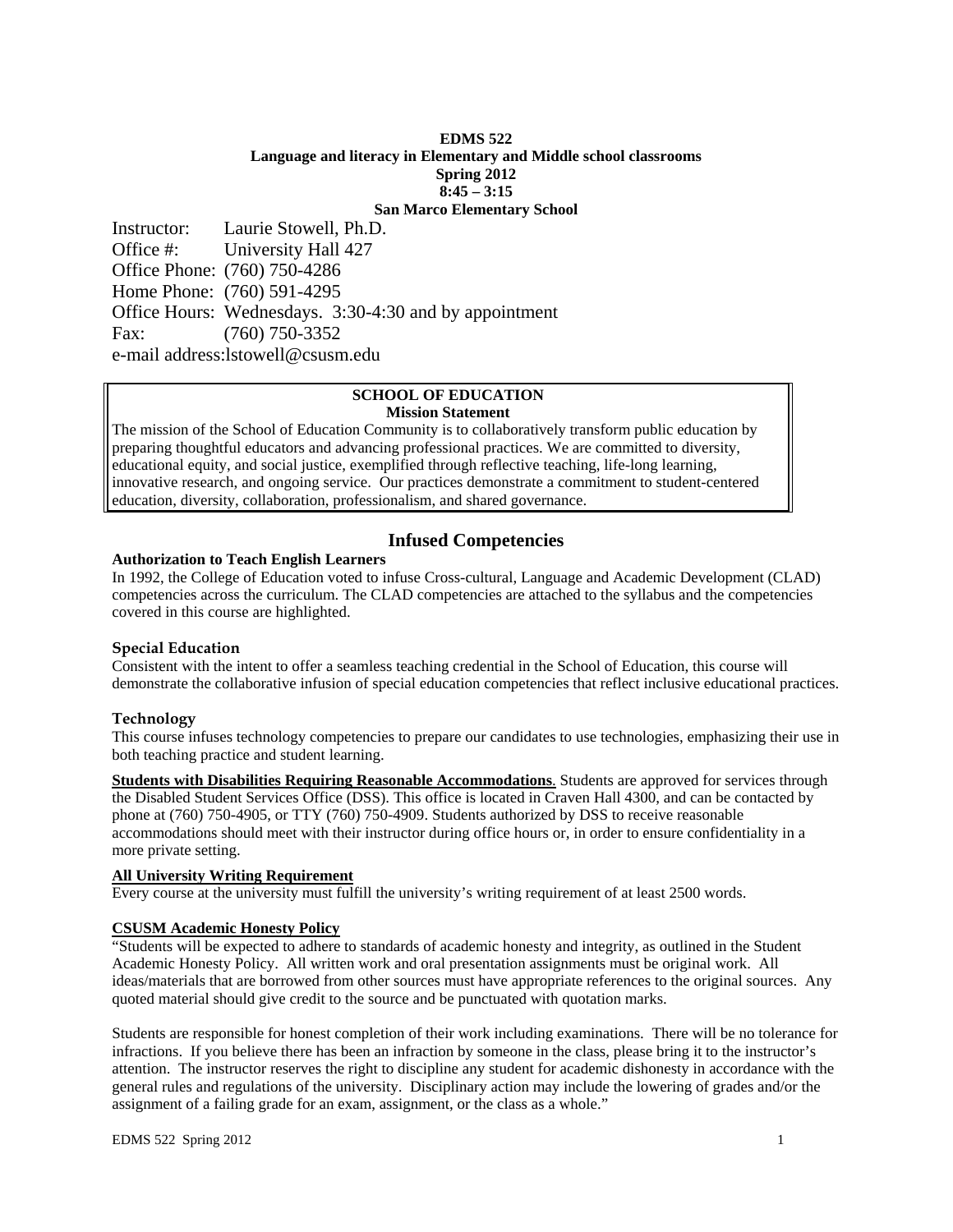Incidents of Academic Dishonesty will be reported to the Dean of Students. Sanctions at the University level may include suspension or expulsion from the University.

#### **Plagiarism:**

As an educator, it is expected that each student will do his/her own work, and contribute equally to group projects and processes. Plagiarism or cheating is unacceptable under any circumstances. If you are in doubt about whether your work is paraphrased or plagiarized see the Plagiarism Prevention for Students website http://library.csusm.edu/plagiarism/index.html. If there are questions about academic honesty, please consult the University catalog.

#### **Electronic Communication Protocol**

Electronic correspondence is a part of your professional interactions. If you need to contact the instructor, e-mail is often the easiest way to do so. It is my intention to respond to all received e-mails in a timely manner. Please be reminded that e-mail and on-line discussions are a very specific form of communication, with their own nuances and etiquette. For instance, electronic messages sent in all upper case (or lower case) letters, major typos, or slang, often communicate more than the sender originally intended. With that said, please be mindful of all e-mail and online discussion messages you send to your colleagues, to faculty members in the School of Education, or to persons within the greater educational community. All electronic messages should be crafted with professionalism and care. Things to consider:

- Would I say in person what this electronic message specifically says?
- How could this message be misconstrued?
- Does this message represent my highest self?
- Am I sending this electronic message to avoid a face-to-face conversation?

In addition, if there is ever a concern with an electronic message sent to you, please talk with the author in person in order to correct any confusion.

# **Prerequisite: Successful completion of EDMS 521**

# **Course Description**

The primary aim of this course is for students to develop an understanding of the theory, methodology and assessment of English language arts and second language learning in integrated and inclusive elementary and middle school classrooms.

# **Objectives**

#### **KNOWLEDGE**

Students will:

- gain an understanding of how a first and second language is acquired.
- gain an understanding of the reading process and its relationship to thought, language and learning.
- gain an understanding of how people learn to read and write in their first and second language
- become familiar with current approaches to the teaching of reading and writing and the theoretical bases of such approaches.
- become familiar with current approaches to the teaching of reading and writing in culturally and linguistically diverse elementary school classrooms
- become familiar with classroom diagnostic techniques and evaluation procedures.
- become familiar with current approaches to the teaching of reading and writing to children with special learning needs

# **SKILLS**

Students will:

- become sensitive observers of children's language using behaviors.
- analyze children's reading and writing behavior as a basis for making instructional decisions
- translate the results of formal and informal assessment of children's reading and writing behaviors into instructional plans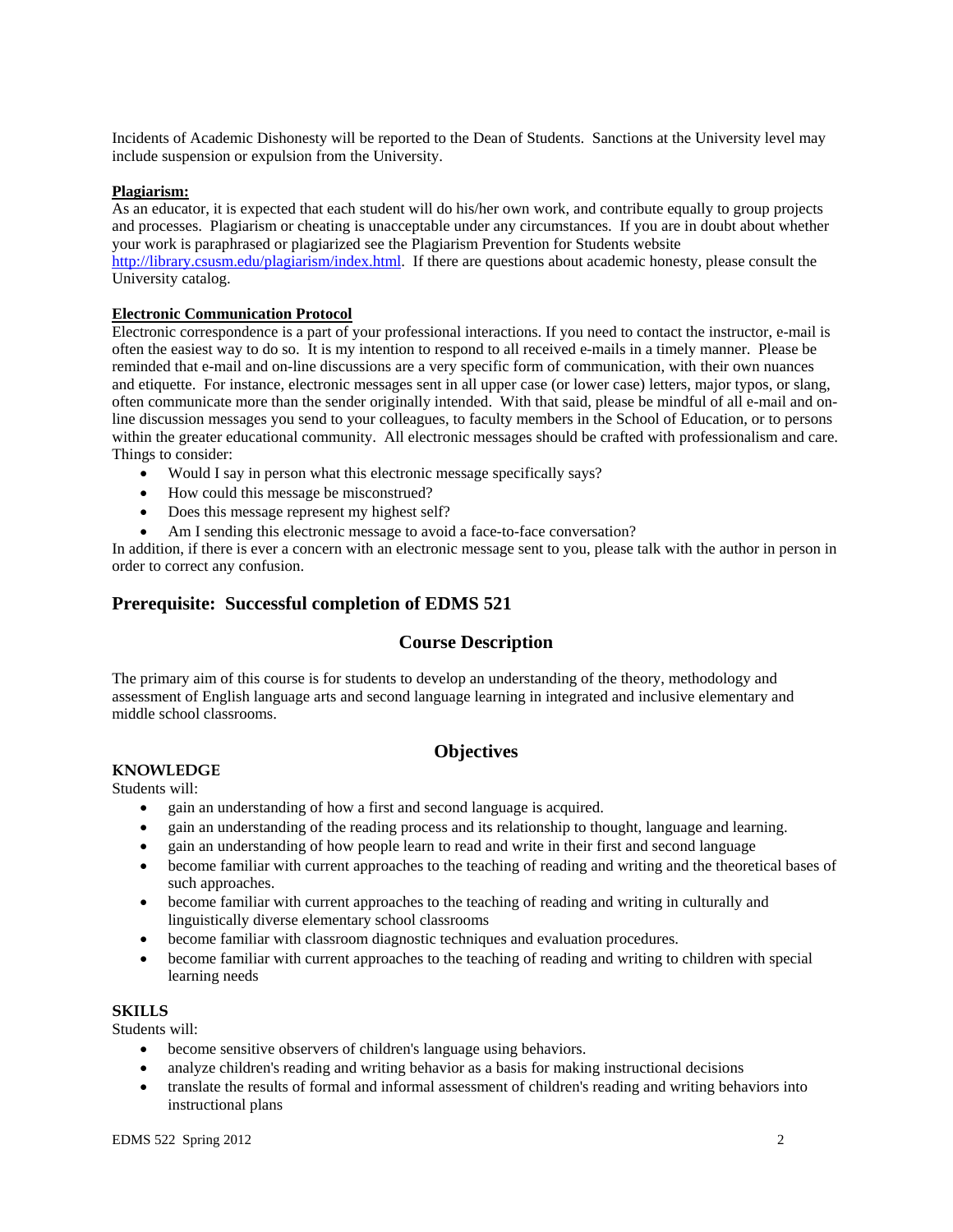- develop the ability to select appropriate materials and instructional strategies to meet the individual needs of students
- learn how to organize the classroom for teaching reading and writing to culturally and linguistically diverse populations.

# **ATTITUDES AND VALUES**

Students will:

- develop an appreciation for the natural language abilities children possess for processing and producing print
- develop an appreciation for the need and value of integrating reading and writing into all areas of the curriculum
- affirm the importance of a rich environment for developing an effective language arts program.
- develop a sensitivity to and appreciation for culturally and linguistically diverse learners.
- develop a sensitivity to and appreciation for children with special learning needs
- develop an appreciation for the importance of reading and writing for their own personal and professional growth
- develop a respect for each student, his/her abilities and background and the student's right to instruction that meets his or her individual needs.

# **REQUIRED TEXTS (Bring books to class on the date we discuss them):**

- Beers, K. (2003) *When kids can't read.* Portsmouth: Heinemann.
- Johns, J. (10<sup>th</sup> ed.) (2008) *Basic Reading inventory*. Iowa: Kendall Hunt.
- Tompkins, G. (2011) (6th ed.) *Teaching writing: Balancing process and product.* NJ: Merrill.

# **Packet of readings available at Copy Serve**

Optional: Zarrillo, J. J. (2010). (3rd ed.) *Ready for Revised RICA: A test preparation guide for California's Reading Instruction Competence Assessment.* Merrill Prentice Hall. (Recommended)

# **Choose ONE:**

Creech, S*. Love that dog and Hate that cat*  Clements, A. *No talking*  Collins, S. *The Hunger Games*  Ryan, P. M. *The dreamer*  Amato, M. *Please write in this book* 

# **Assignments**

**Reading reflections (30pts.)**: It is expected that everyone will understand all the readings and will come to class prepared to discuss them. Write at least 3 comments or questions from the readings for that session. **Do not summarize**. Please give thoughtful reactions, responses, and reflections. If the readings are from more than one book, try to comment on more than one book. We will use these as the basis of our discussion at the beginning of some classes. I will collect them at the beginning of each session and they should show that you have done the reading. You do not have to write comment cards for the children's literature for lit circles. If a reading is repeated, do not comment on it again. **You have 3 free passes!** 

# **Writing Strategy Lesson Plan (10 points)**

possible strategies include: You will write and present a writing strategy lesson plan for a small group or whole class activity that takes into account the needs of your students. They can be mini-lessons, direct instruction, inquiry, or any format you choose. This is also an opportunity to try a writing-in-the-content-areas lesson. Make your lesson active, interesting, fun and meaningful. The lesson should be about a writing **strategy**, not, for example, a whole long unit on how to write a story. Write a lesson about aspects of writing the story (or whatever genre you choose), the elements of writing, like how to develop character or setting. The biggest mistake student teaches (and some teachers) make is thinking teaching writing is making an assignment and then grading it. That's not teaching students HOW to write. Another common mistake is teaching grammar and surface features like comma use, and then practicing it on sentences. That's test prep, not really teaching writing. Grammar needs to be taught in the context of writing. Examples of possible strategies include:<br>
EDMS 522 Spring 2012 3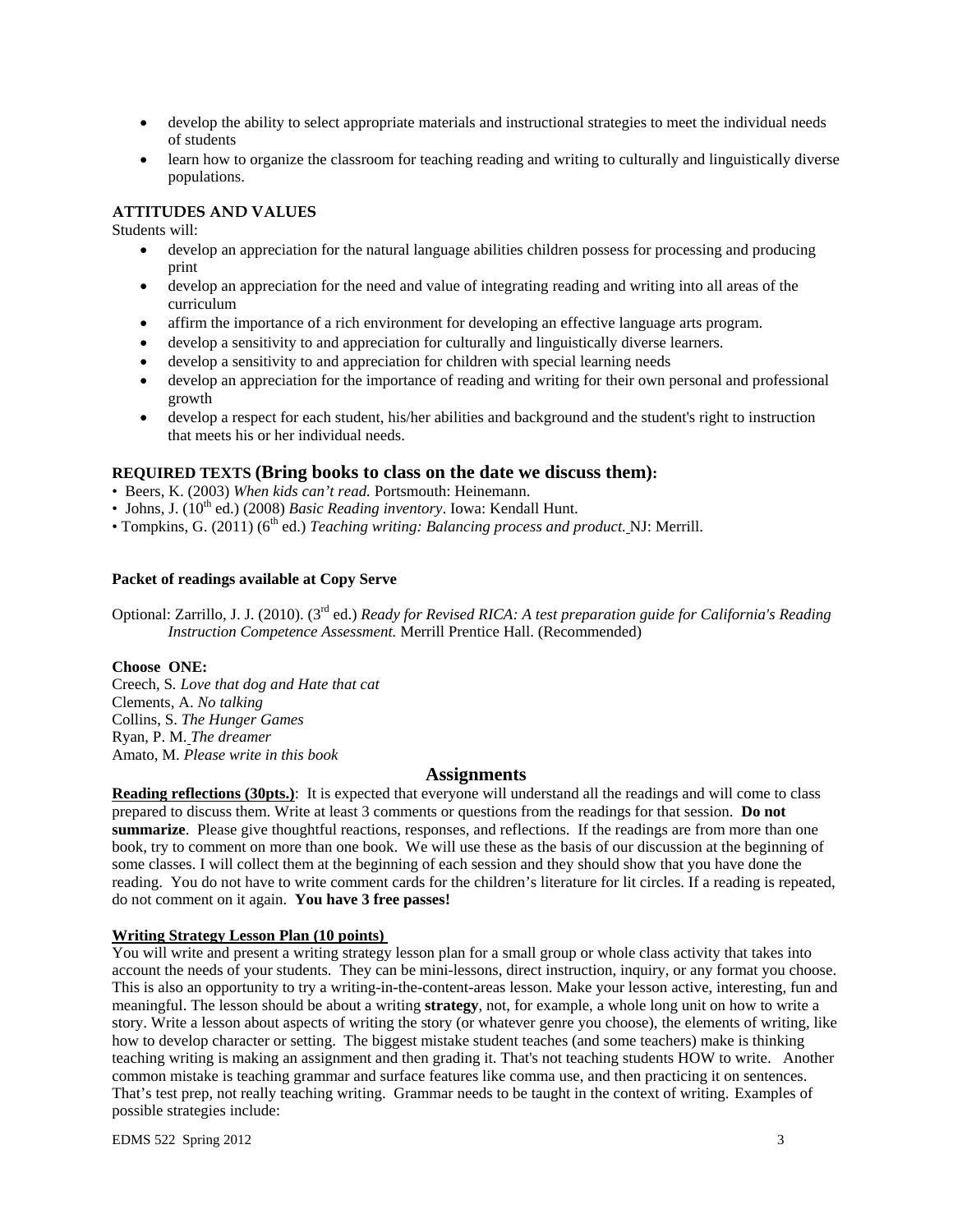How to begin a piece of writing Writing an engaging opening Narrowing or expanding topics Using a piece of literature as a model for writing Writing paragraphs Developing characters Developing a central idea Organizational structure for a particular kind of writing (compare/contrast, persuasion, etc.) Monitoring writing to see if it makes sense Editing writing Using commas Making transitions between paragraphs Using graphic organizers to plan writing Using active verbs Peer response Strategies specific to a particular domain (like response to literature, persuasion, etc.)

 additional help? *Keep in mind when writing your lesson*: What is the purpose of your lesson? How does it relate to real writing? What are your learning goals? How are they aligned with the CA Reading/Language Arts standards (check the Reading/Language Arts framework for CA public schools and also look at the Common Core Standards)? How will you present the lesson (instructional strategies, resource materials, time frame)? How will you group students for the lesson? How will you assess your students? What accommodations will you provide for students who need

 group while other students work independently? *Important*: Your lesson must address the needs of mainstream students, as well as make provisions for second language learners, students presenting difficulty, and accelerated students. How are you going to work with students who are having difficulty? How will you scaffold second language learners' learning during the lesson? How will your lesson provide enrichment for accelerated students? Will you meet with students individually or in a small

#### **Post your lesson in the moodle site for the course or email the lesson to everyone before you demonstrate your lesson.**

**Recommended sites for literacy lessons (**in no particular order): There are many websites with lesson plans. The following are some of my favorites. You don't have to use these. I'm just trying to save you some time. There are many more out there, just be aware of who sponsors the site and what the sponsor might be trying to sell you or what their philosophical orientation might be.

- 1. **Readwritethink**: Co-sponsored by NCTE and IRA the two premier literacy professional organizations: http://www.readwritethink.org/
- 2. **Teaching that makes sense**: www.ttms.org
- 3. **Scholastic**: http://www2.scholastic.com/browse/home.jsp
- 4. **Kathy Schrock**: Educator who vetted and compiled an impressive list of resources for teachers. She was one of the first to post a website of resources for educators on the web: http://school.discoveryeducation.com/schrockguide/
- 5. **National Council of Teachers of English**: www.ncte.org. While you are there join the Ning: http://ncte2008.ning.com/
- 6. **International Reading Association**: http://www.reading.org/General/Default.aspx
- 7. **National Writing Project**: www.nwp.org
- 8. **Writing Fix**: Sponsored by the Northern Nevada Writing Project: http://writingfix.com/
- 9. **University of Connecticut site:** A great resource for finding other good resources: http://www.literacy.uconn.edu/teachers.htm
- 10. **Reading Quest:** A great site full of comprehension strategies for all content areas: **http://www.readingquest.org/strat/**
- 11. **Greece Central School District:** http://www.greece.k12.ny.us/instruction/ela/Index.htm
- 12. **Web English Teacher:** http://webenglishteacher.com/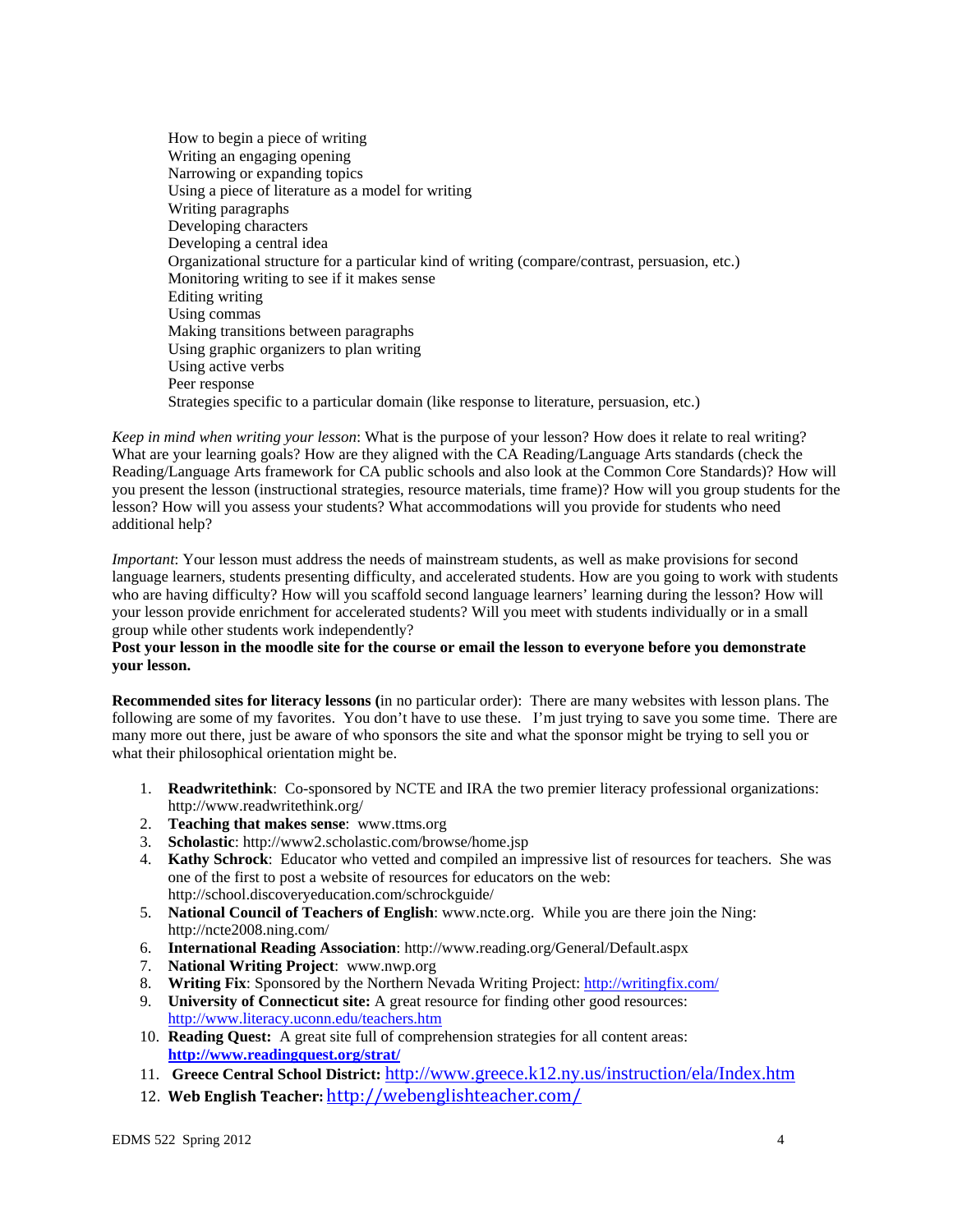13. **Shmoop: Resources for teachers**: http://www.shmoop.com/ (Some free, some you have to pay for)

#### **Reflect upon your own writing process (20 points)**

How did you get started? What was it like writing the first draft? What was difficult for you? What was easy?<br>What kinds of decisions did you have to make in the writing? What was your purpose for this piece? Did you consider an audience when you were writing? Who was your audience? **Especially respond to: What did you**  You will chose a topic (we will explore some topics in class) and develop it as a piece of writing You will bring a draft to class on Feb. 21 and we will have conferences with each other about them. Then you will finish the piece on your own. After you have finished the piece you will reflect upon and write about your own writing process. **learn about fostering student's writing through this experience?** DO NOT BEGIN THIS ASSIGNMENT UNTIL IT IS DISCUSSED IN CLASS!

#### **Bring a rough draft to class Feb. 21**

#### **Final reflection and completed piece of writing due MARCH 6**

# **Case Study (65 points) DUE MARCH 16:**

study on this student: Choose a student at your school site who struggles with reading and writing (the teachers will help identify students). Choose a student who is reading at least at a first grade level. Identify a student as quickly as possible after starting your observation. Ask your master teacher for a good candidate. Prepare a reading and writing case

Important: Take notes as you work with your student. Include your anecdotal notes in the final appendix. (for example, your student's behavior during the activity, reactions to the activity, comments, etc.) in your analysis of the student and in your design of an appropriate instructional plan. Record all the student's oral responses. Don't try to assess the child in only one day. If you think the child is getting tired, stop the assessment for the day and pick up another day. An important part of the assessment is developing a rapport with the child in which s/he is comfortable to fully participate.

Your case study will include:

1. Learning about your student: This section includes the students age, grade level, interests, ethnic and linguistic background, etc. Select 3 students, however, you are only going to be working with one student. The other two will be backups- just in case students move or change schools.

Conduct a reading interview: Use an attitude survey. Surveys are included with this assignment. Summarize the interview and include the original responses in an appendix.

3. Reading assessment: Summarize the information gained from a Informal Reading Inventory and include the original data in an appendix. Insert the following chart at the appropriate place:

| Independent | Instructional | Frustration |
|-------------|---------------|-------------|
| Grade level | Grade level   | Grade level |

Word list. Use the graded word lists to ascertain the level at which you will have your student begin to read the reading passage. Start at 2 to 3 grade levels below your student's grade level placement. Miscue Analysis. Use an expository and narrative text. Record the student reading to be able to conduct the analysis.

Recording and Analysis. Listen to the recording. Record the miscues on a piece of paper containing a duplication of the reading selection. Use the *Johns* to record and analyze the miscues. Analyze the miscues made by your student using what you know about this student. What cues did your student use to make meaning? What are the strengths of your student? Use the analysis sheets in the John's and transfer that information to the assessment grid provided to record data about your student. Write your analysis in a clear manner. As you write your analysis, consider your original reading interview and consider how the answers given by the student during the interview connect to the miscues. Also consider the quality of the retelling and how you think that is related to the miscues.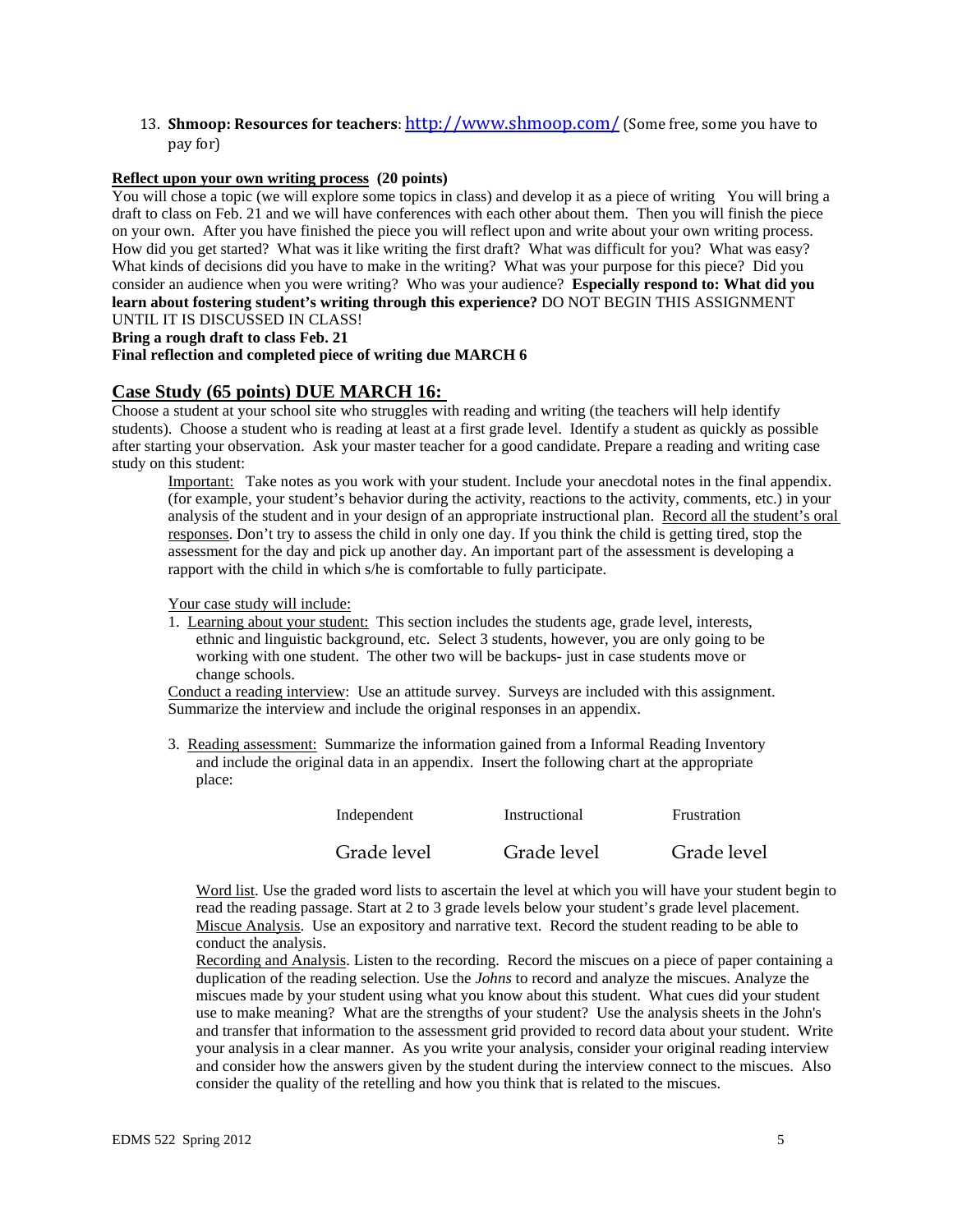Retelling. Before your student reads the expository or narrative text, be sure to tell him/her that you will be asking him/her to retell the story. Ask the comprehension questions as listed in the John's IRI. Also use the criteria provided in the John's to analyze the student's retelling.

- 5. Writing assessment (optional): Use a Writing Survey about attitudes toward writing. Summarize the writing interview. Obtain a writing sample from the student. Have him or her write about a favorite toy, book, food, sport or anything that is personal to this child or use a piece of writing that the teacher has on file. Personal writing encourages more writing. Students can draw if they want to. You will want to see what stage of writing the child is in as well as the child's ability to manipulate this abstract type of language. Summarize the student's strengths and areas of improvement in writing. Does this inform your understanding of the student's reading ability? Can you make any writing recommendations that might help with reading?
- 6. Recommendations: based on the information you have gathered about the student, discuss his or her strengths (very important - what can he or she do) and weaknesses: what does this student need to work on. Make specific instructional recommendations for how a teacher could work with this student in the future. You might also make recommendations for the student and parents: what can the student do on his or her own that is not dependent on the teacher.
- 7. Instructional Plan: Design an instructional plan for your student. You are the teacher. Knowing what you know about your student as a result of assessment, what areas would an appropriate instructional plan focus on? Why? Refer to the standards in the reading/language Arts Framework for CA Public Schools for your child's grade level to guide you as you design the intervention plan.
- 8. Reflection: Based on your classroom observations of reading and writing as well as on what you learned in the assessment process and intervention process, what would you do differently or try differently? What other scaffolds or strategies would you use? How would you use them? What other interventions would you try? What would your next steps in assessment be?
- 9. Appendix: Include the reading and writing interviews, the John's forms, writing samples, and writing rubric.

# **Bring the data that you have to class March 6 and we will troubleshoot, and analyze your data. DUE MARCH 16**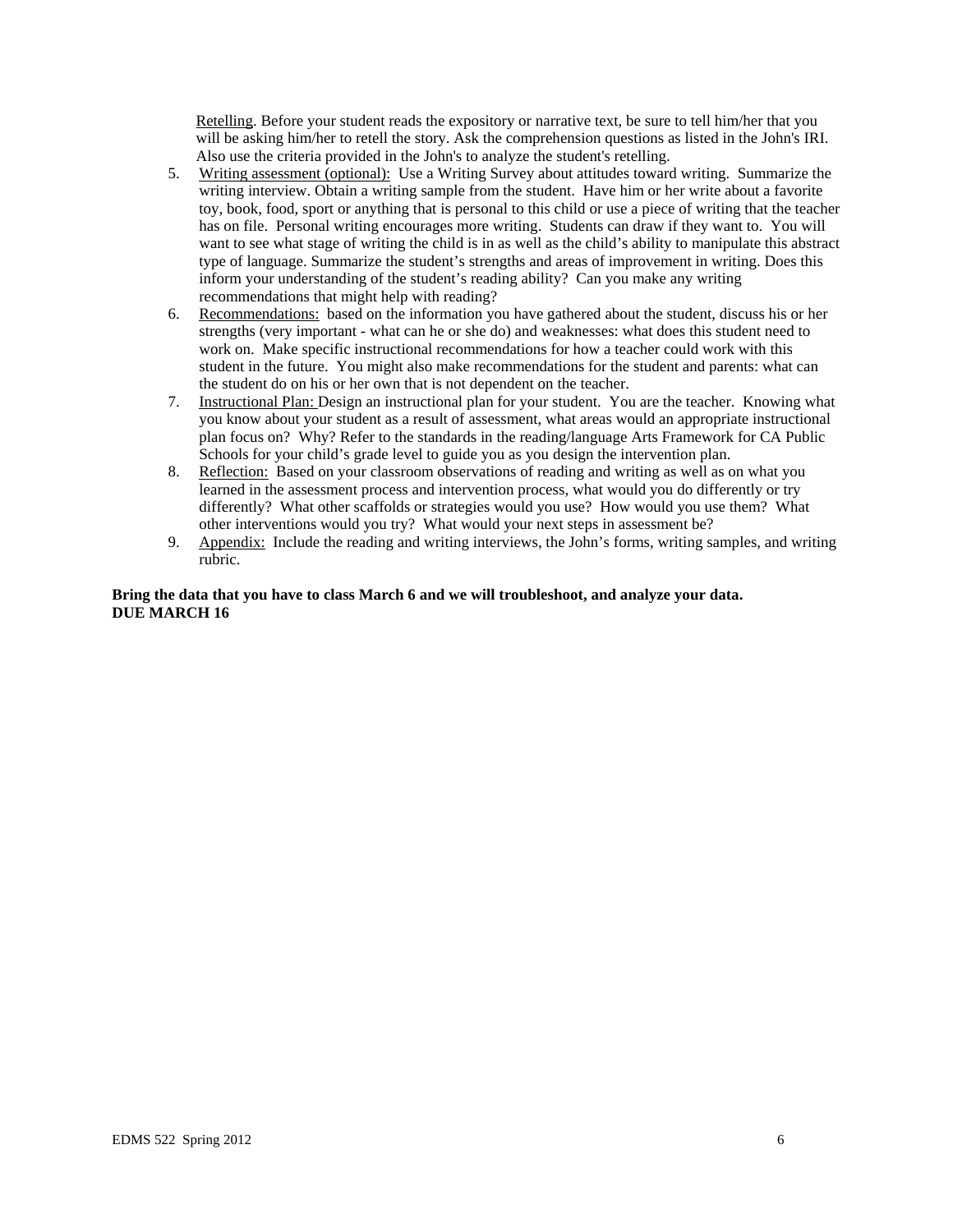# **CALIFORNIA STATE UNIVERSITY SAN MARCOS**

## **CONSENT TO PARTICIPATE IN RESEARCH**

Dear Parents/Caretakers,

\_\_\_\_\_\_\_\_\_\_\_\_\_\_\_\_\_\_\_ , a student teacher at California State University San Marcos, is enrolled this semester in a course that prepares our college students to assess their students' literacy levels and then design appropriate instruction that best addresses the needs of their students. One of the assignments for this class is a case study, which analyzes the literacy and learning practices of a student they are teaching. We are requesting permission to interview and observe your child for this purpose. The CSUSM student teacher will ask questions about the student's experiences with school and literacy and will evaluate the student's reading and writing skills. Reading will assessed by having the student read selected passages and answering comprehension questions. Writing will be assessed by having the student write a brief selection about a topic of interest to him/her. The CSUSM student teacher is not a reading or writing specialist and is not prepared to diagnose a student's difficulties. They will only gather information and look for patterns and areas of significance that can help them to be better teachers of students at the high school level.

There are no risks in this research greater than those involved in everyday classroom practices and assessment. The potential benefits to your child are that he/she gets individual attention and could receive helpful feedback for continued literacy development. Your participation will also help the teacher to better understand individual student needs and how to best teach to those needs.

Participation in this study is voluntary, and your child may withdraw from the study at any time without penalty. If your child does not participate in this study, his/her performance and grades at school will not be affected in any way. All identification from the data gathered will be blacked out so that your child will not be identifiable in the written analysis. All information gathered in this case study can be made available to you upon request. If you have further questions, please contact (instructor's name) at CSUSM (instructor's phone). This study has been approved by the Cal State San Marcos Institutional Review Board. Questions about your rights as a research participant should be directed to the Chair of the Board at (760) 750-8820. You will be given a copy of this form to keep for your records.

Check one:

\_\_\_\_\_I agree to participate in this research study. The experimenter has answered my questions. I do not agree to participate in this research study.

\_\_\_\_\_\_\_\_\_\_\_\_\_\_\_\_\_\_\_\_\_\_\_\_\_\_\_\_\_\_\_\_\_\_\_\_\_\_\_\_\_\_\_\_\_\_\_\_\_\_\_\_\_\_\_\_\_\_\_\_\_\_\_\_\_\_\_\_\_\_\_\_\_\_

\_\_\_\_\_\_\_\_\_\_\_\_\_\_\_\_\_\_\_\_\_\_\_\_\_\_\_\_\_\_\_\_\_\_\_\_ \_\_\_\_\_\_\_\_\_\_\_\_\_\_\_\_\_\_\_\_\_\_\_\_\_\_\_\_\_\_\_

Participant's name (printed) Participant's signature

Parent/Legal Guardian's signature Date

\_\_\_\_\_\_\_\_\_\_\_\_\_\_\_\_\_\_\_\_\_\_\_\_\_\_\_\_\_\_\_\_\_\_\_\_

Researcher's Signature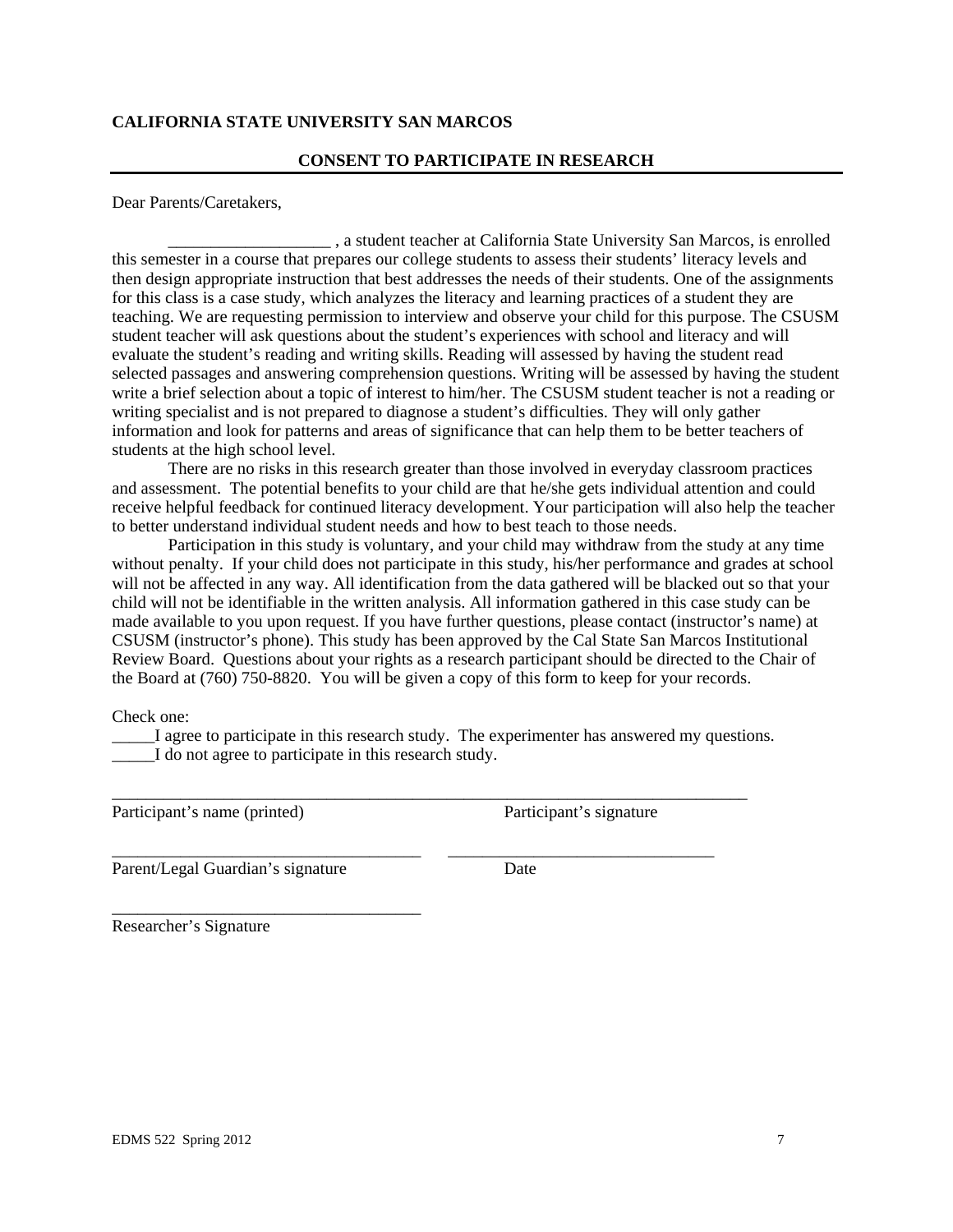# **CALIFORNIA STATE UNIVERSITY SAN MARCOS**

#### **PERMISO**

Estimados Padres o Encargada/o:

\_\_\_\_\_\_\_\_\_\_\_\_\_\_\_\_\_\_\_\_\_\_\_\_\_\_\_ es un estudiante de la Facultad de Pedagogía en la Universidad Estatal de San Marcos que cursa estudios para convertirse en maestra/o. Actualmente dicho estudiante está matriculada/o en un curso que prepara a futuros maestros en el campo de la evaluación. Parte de esta preparación incluye el evaluar a los niños en el proceso de la lecto-escritura. Uno de los trabajos que tienen que completar para recibir su título de maestro es de analizar las destrezas de lecto-escritura de los niños. Es por esta razón que usted recibe esta carta en la cual se solicita su permiso para que su hija/o pueda participar en esta actividad.

Nuestro estudiante universitatrio le hará preguntas a su hija/o con respecto a las experiencias que ha tenido su hija/o en la lectura y escritura, y evaluará estas destrezas. Para evaluar la lectura, su hija/o tendrá que leer un pasaje de un cuento y contestar algunas preguntas. Para evaluar la escritura, su hija/o tendrá que escribir un párrafo acerca de un tópico que le interese. El estudiante universitario no es especialista en lectoescritura, solo recopilará datos que usará para analizar el nivel de aprendizaje de un niño. De esta manera, el estudiante universitario podrá aumentar su capacidad para entender mejor las necesidades en la lecto-escritura de los estudiantes.

En este studio no hay ningún riesgo previsible para su hija/o. Los beneficios de dicha evaluación podrían incluír ayuda especial para que su hija/o mejore su capacidad académica en la lecto-escritura. Su participación también podría ayudar a la maestra/o de su hija/o a entender mejor las necesidades en la lecto-escritura de los estudiantes.

La participación en este proyecto es completamente voluntaria, de tal manera que su hija/o podrá dejar de participar cuando quiera, sin ninguna consecuencia negativa. Su decisión de permitir o impedir que su hija/o participe no ejercerá ninguna influencia en sus calificaciones, el trato que recibe, o cualquier otro aspecto de su proceso escolar. Para asegurar confidencialidad total, todos los nombres de los estudiantes serán eliminados. La información recopilada estará a su disposición si desea verla. Si tiene preguntas o desea mayor información acerca de este estudio, por favor comuníquese con [instructor's name] en la Universidad Estatal de San Marcos, [instructor's phone number]. Este proyecto ha sido aprobado por la Junta Directiva Institucional (un comité universitario de protección a participantes en proyectos de investigación). Si tiene preguntas acerca de sus derechos como participante en esta investigación, puede dirigírselas al Presidente de la Junta Directiva, (760) 750-8820.

Se le otorgará una copia de este formulario.

Por favor marque uno:

Doy permiso de que mi hija/o,  $\Box$ participe en el estudio. Todas mis preguntas con respecto al estudio han sido contestadas.

\_\_\_\_\_\_\_\_\_\_\_\_\_\_\_\_\_\_\_\_\_\_\_\_\_\_\_\_\_\_\_\_\_\_\_\_\_\_\_\_\_\_\_\_\_\_\_\_\_\_\_\_\_\_\_\_\_\_\_\_\_\_\_\_\_

\_\_\_\_\_\_\_\_\_\_\_\_\_\_\_\_\_\_\_\_\_\_\_\_\_\_\_\_\_\_\_\_\_\_\_\_\_\_\_\_\_\_\_\_\_\_\_\_\_\_\_\_\_\_\_\_\_\_\_\_\_\_\_\_\_

\_\_\_\_\_ No doy permiso de que mi hija/o participe en el estudio.

Nombre del participante (EN LETRA DE MOLDE)

#### Firma del participante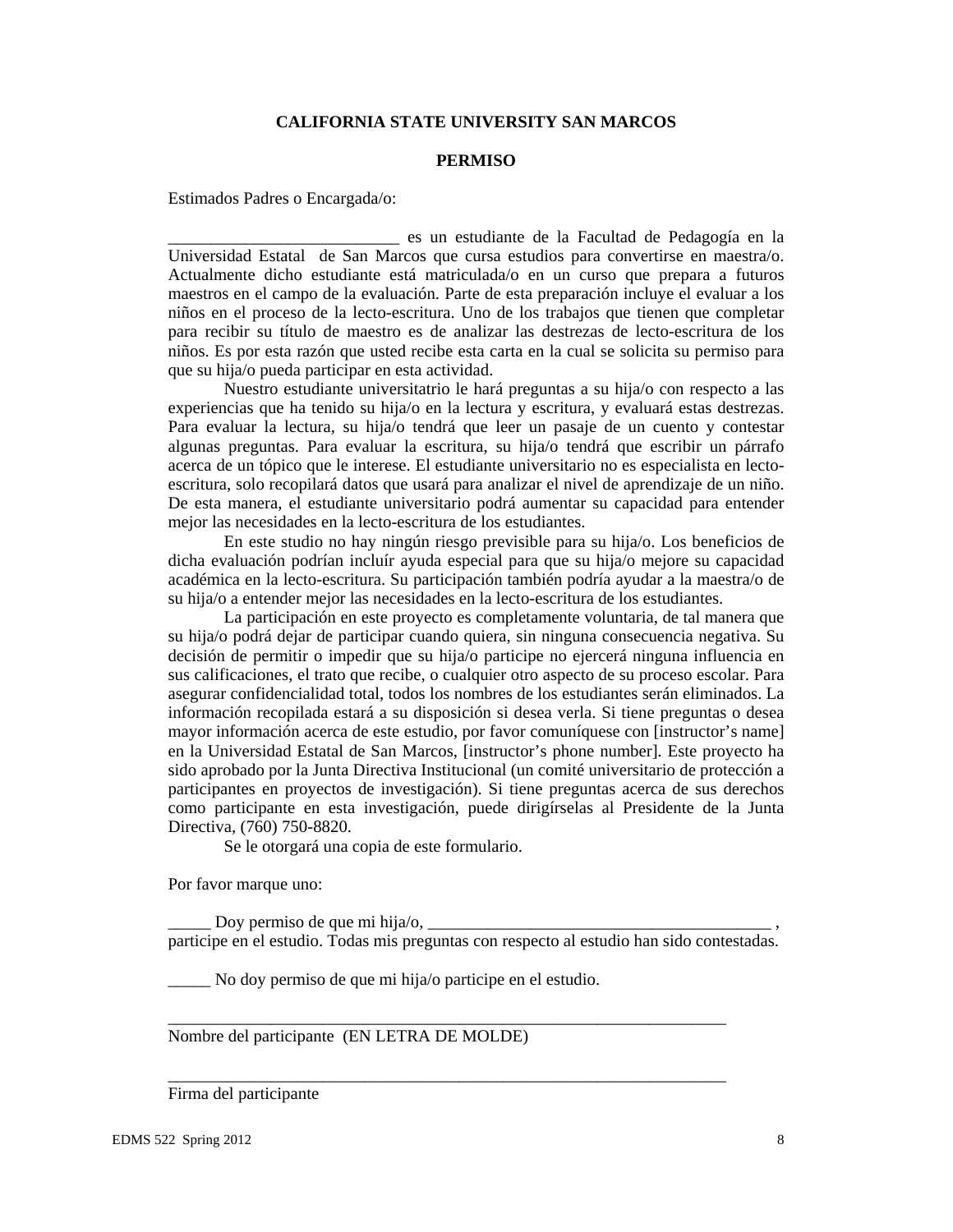Firma del padre o encargada/o Fecha

\_\_\_\_\_\_\_\_\_\_\_\_\_\_\_\_\_\_\_\_\_\_\_\_\_\_\_\_\_\_\_\_\_\_\_\_\_\_\_\_\_\_\_\_\_\_\_\_\_\_\_\_\_\_\_\_\_\_\_\_\_\_\_\_\_

\_\_\_\_\_\_\_\_\_\_\_\_\_\_\_\_\_\_\_\_\_\_\_\_\_\_\_\_\_\_\_\_\_\_\_\_\_\_\_\_\_\_\_\_\_\_\_\_\_\_\_\_\_\_\_\_\_\_\_\_\_\_\_\_\_

Firma de la (del) investigador/a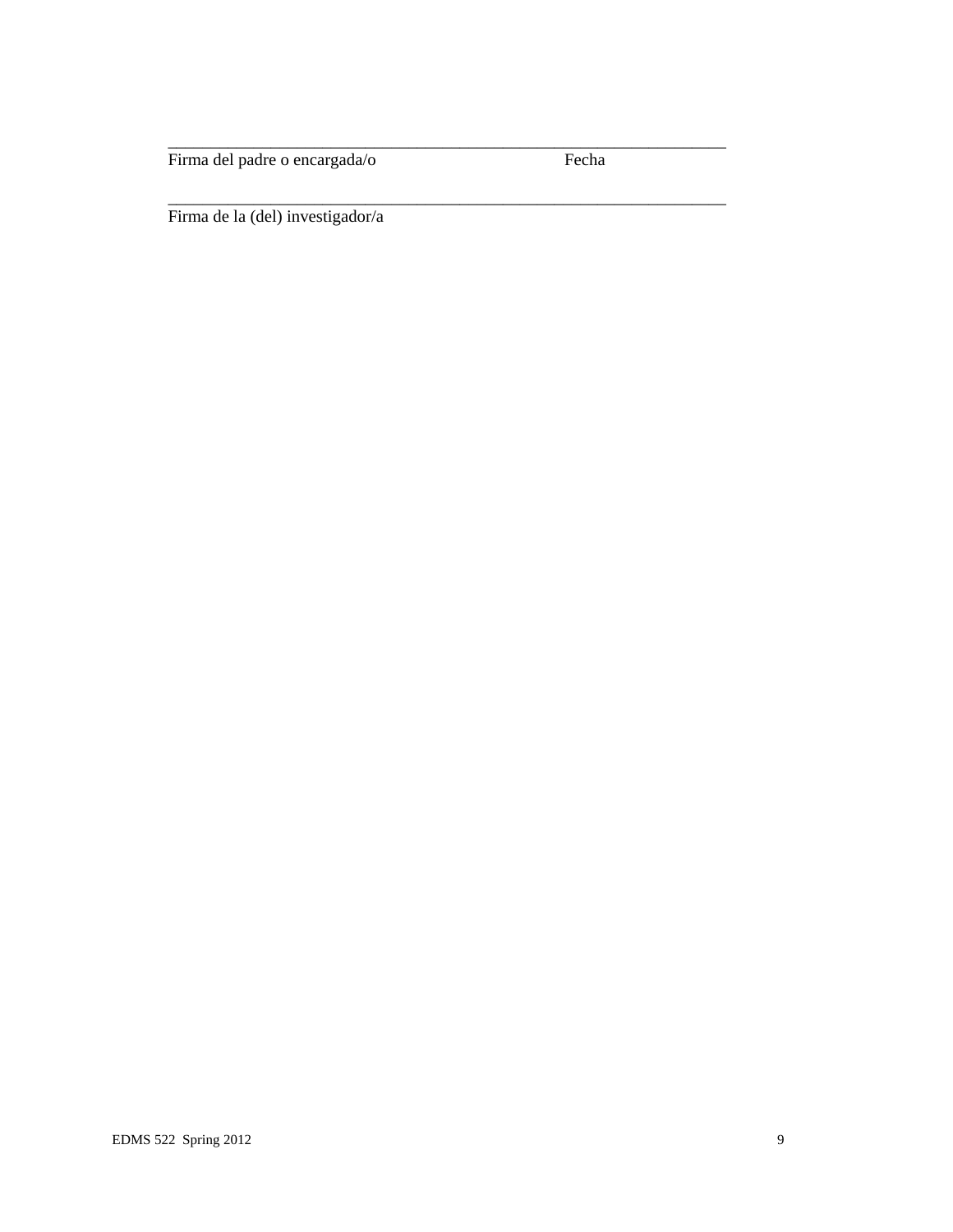# EDMS 522 - Literacy Education Reading and Writing Interview – Guiding Questions

What are you learning to do in reading? [writing]

How are you learning it? Who is helping you?

What is easy about reading, what's hard? [writing]

What do you do before you start to read? [write]

While you are reading, if you come to a word that you don't understand or don't know, you \_\_\_\_\_\_\_\_\_\_\_\_\_\_\_\_\_\_\_ [writing]

How can you tell when someone is a good reader? [writer]

\_\_\_\_\_\_\_\_\_\_ is a good reader because \_\_\_\_\_\_\_\_\_\_\_\_\_\_\_\_

Do you think ever comes to a word that s/he doesn't know?

If \_\_\_\_\_\_\_ comes to word s/he doesn't know, what do you think \_\_\_\_\_\_ does?

What would your teacher do to help someone who doesn't know a word while s/he is reading? [writing]

What do you do to help yourself understand and/or remember a story after you have read it?

Do you think that you are a good reader? [writer] Why or why not?

What would you like to learn to do next as a reader? [writer] How do you think you will learn it? (will someone help you?)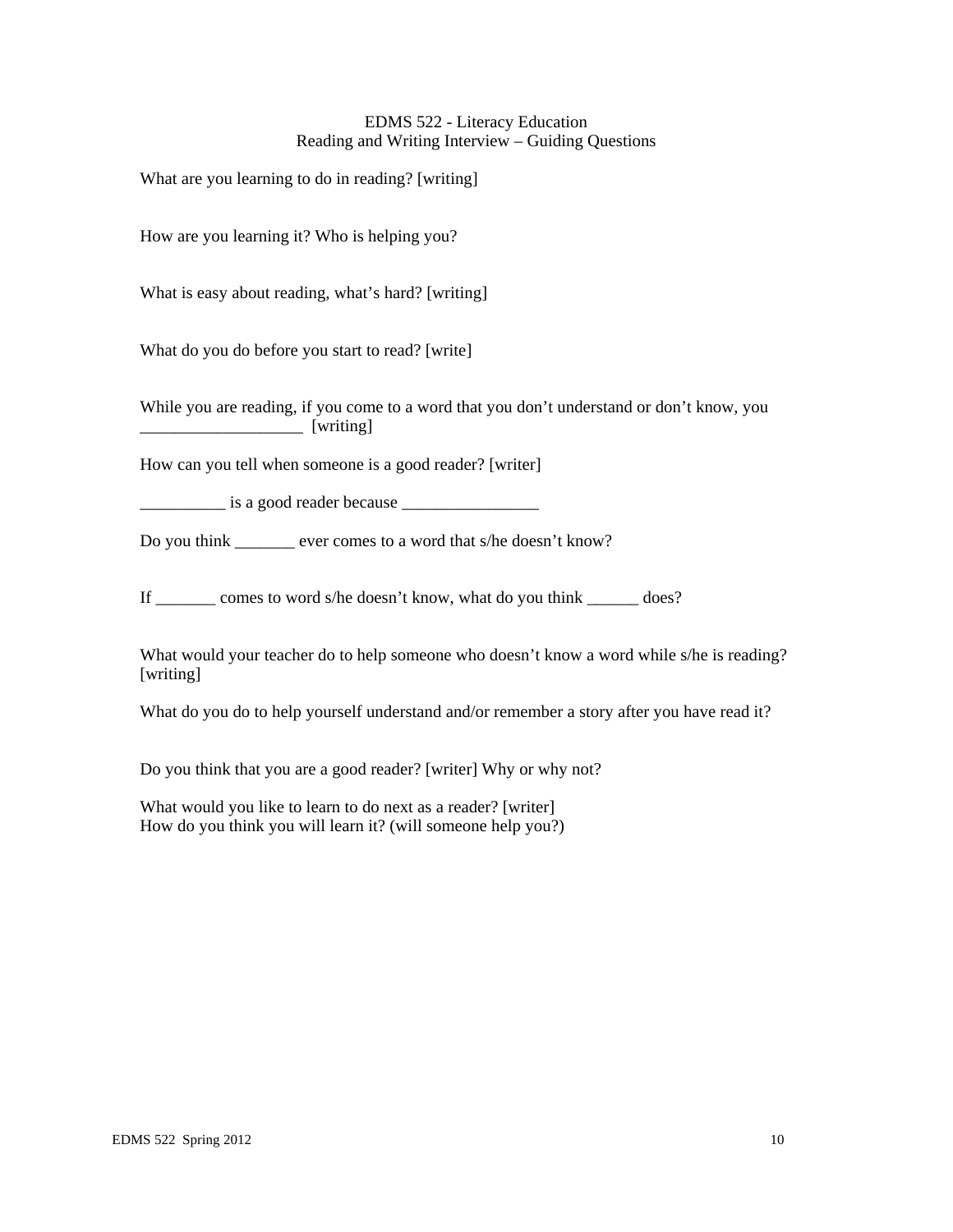# EDMS 522 - Literacy Education Reading and Writing Interview – Guiding Questions **(**Spanish)

¿Que estas aprendiendo hace en la lectura? En la escritura?

¿Como estas aprendiendo? ¿Quien te ayuda?

¿Que es fácil acerca de la lectura? (Escritura?) ¿Que es dificil acerca de la lectura? (Escritura?)

¿Que haces antes de empieza a leer? ¿Que haces antes de empieza a escribir?

¿Cuando lees, si llegas a una palabra que no entiende o no sabes, tu

¿Como sabes cuando alguien es un buen lector? (Escritor?)

Es un buen lector porque

¿Piensas que encuentra una palabra que no entiende/sabe?

 $\zeta$ Si  $\frac{1}{\zeta}$  encuentra una palabra que no sabe o entiende que piensa que hace?

¿Que haría tu maestro/a para ayudar a alguien que no sabe una palabra mientras ella o el lee?

¿Que haces para ayudarte a ti mismo/a para comprender o recordar un cuento despues que lo has leído?

¿Piensas que eres un buen lector/escritor? ¿Porque o porque no?

¿Que te gustaría aprende como lector? (Escritor?) ¿Como piensas que lo aprenderas? ¿Te ayudara alguien ?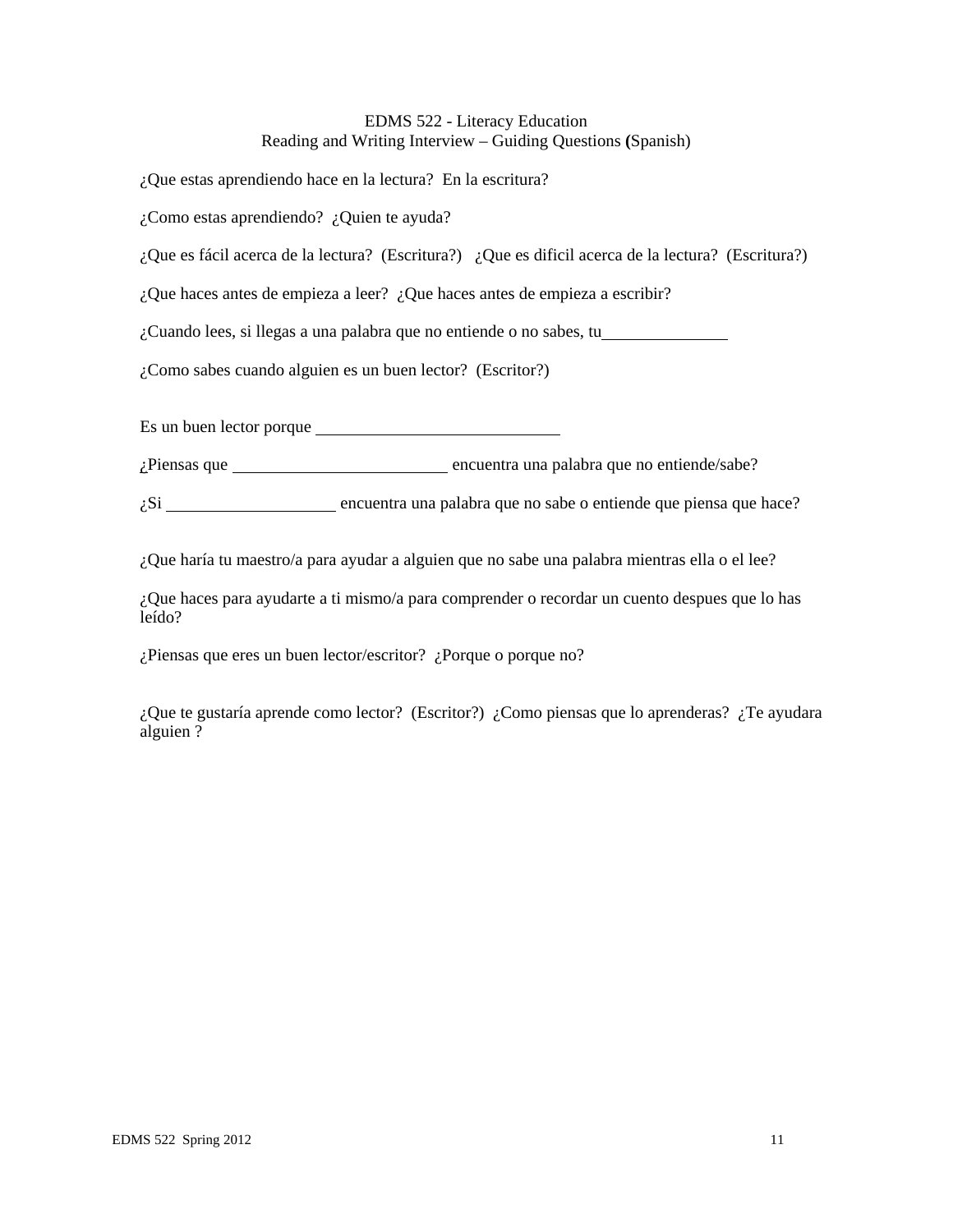

*Laurie Stowell, Ph.D. Professor of Education Director, San Marcos Writing Project California State University San Marcos San Marcos, California 92096-0001 USA Tel: 760-750-4286 Fax: 760-750-3352 Email: lstowell@csusm.edu* 

January 23, 2012 Dear Teachers

A very important literacy component of the credential program is understanding reading and writing processes. Credential students are asked to take a very close look at one student, assess their reading and writing and make recommendations to improve them. From the assessment and observations, credential students develop an instructional plan to assist that student in building on his or her strengths and work on his or her needs. The data gathering should take approximately three or four half hour sessions with the student. This assignment is important for their preparation as future teachers and also important to prepare them to pass the Reading Instructional Competence Assessment (RICA), which must be passed to receive a credential. Here is what the credential students are asked to do for this assignment:

- 1. Select a student at your site who is experiencing difficulties with reading. Discuss possible times for giving the assessments. You will need to obtain written parental permission to work with this student
- 2. Interview the student. Interview formats can be found in the case study packet. Record the answers on tape (optional). Write up the responses as part of the project.
- 3. Ask the student for a sample of his or her writing from class work. Make a copy.
- 4. Administer Johns' Word Test (form A). Start at 2 to 3 grade levels below the student's grade level placement.
- 5. Administer John's reading passages. Identify the student's independent, instructional and frustration levels using the reading passages in the Basic Reading Inventory. Ask the student to retell the story, and ask the comprehension questions as listed in the John's. Audiotape the student's responses (optional).
- 6. Develop an Instructional Plan based on the student's strengths and needs.

You can see a more detailed description of what needs to be done in my syllabus at http://www.csusm.edu/education/Syllabus/syllabus.html (look for EDMS 522). Any assistance you can give the students in accomplishing this important work will be appreciated.

Thank you, Laurie Stowell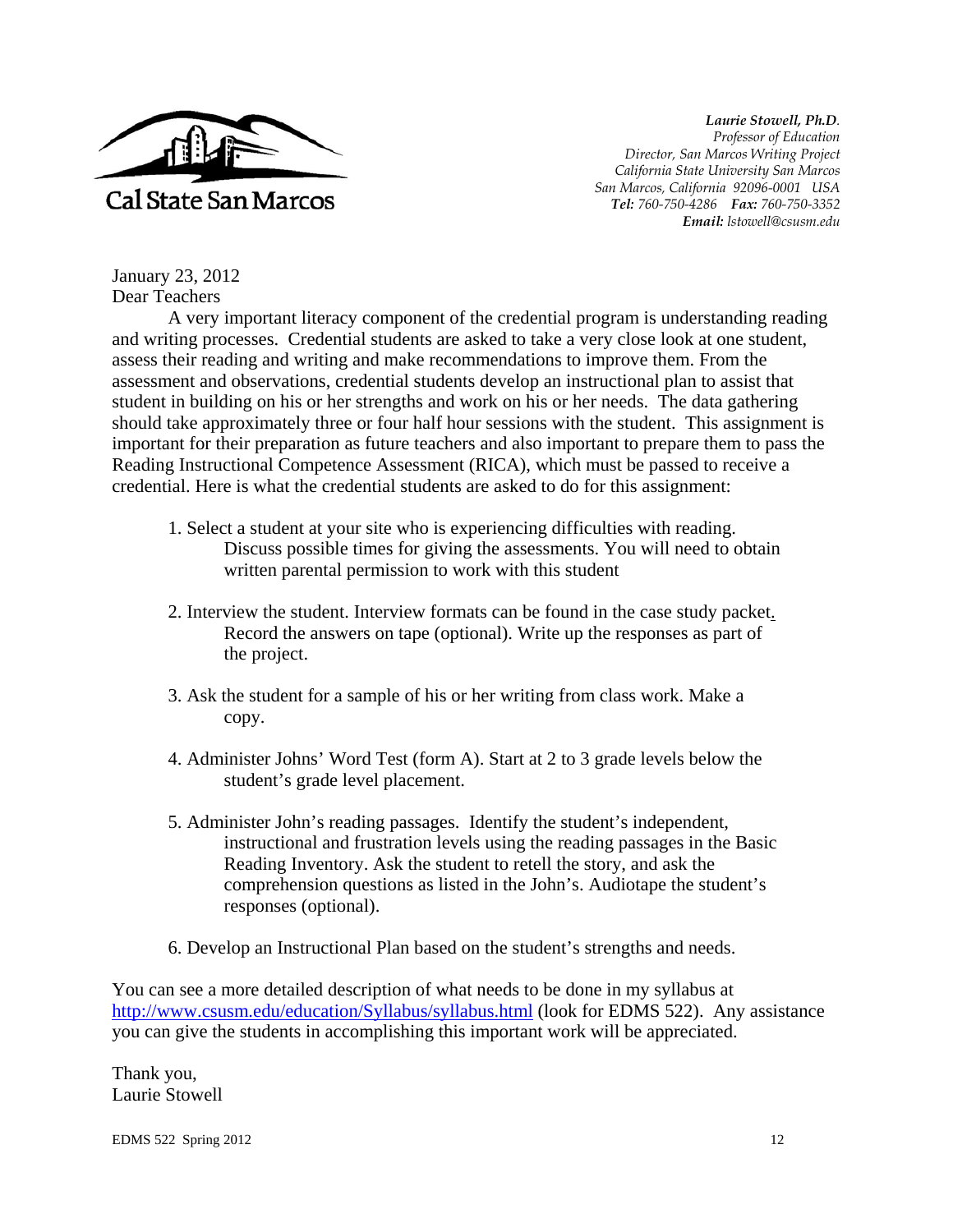Case study score sheet for

- 1. \_\_\_\_\_\_\_\_\_(5pts.)\_ Learning about your student: This section includes the students age, grade level, interests, ethnic and linguistic background, etc. It includes the results of your interview with the student. Summarize the interview and include the original responses in an appendix.
- 3. \_\_\_\_\_\_\_\_\_\_\_\_ (15 pts.)Reading assessment: Summarize the information gained from the Informal Reading Inventory (the word lists, passages, miscues, retells, and comprehension questions) and include the original data in an appendix.

There should be a chart with independent, instructional and frustration reading levels that is easy to find and correct

- 10. \_\_\_\_\_\_\_\_Writing assessment: Use a Writing Survey about attitudes toward writing. Summarize the writing interview. Obtain a writing sample from the student. Summarize the student's strengths and areas of improvement in writing.
- 11. \_\_\_\_\_\_(15 pts.)\_Recommendations: based on the information you have gathered about the student, discuss his or her strengths (very important - what can he or she do) and weaknesses: what does this student need to work on.
- 12. \_\_\_\_\_\_\_\_(20 pts.) Instructional Plan: Design an instructional plan for your student. You are the teacher. Make specific instructional recommendations for how a teacher could work with this student in the future. You might also make recommendations for the student and parents: what can the student do on his or her own that is not dependent on the teacher. Knowing what you know about your student as a result of assessment, what areas would an appropriate instructional plan focus on? Why? Refer to the standards in the reading/language Arts Framework for CA Public Schools for your child's grade level to guide you as you design the intervention plan. Also refer to specific strategies the student needs to work on.
- 13. \_\_\_\_\_\_\_\_\_(5pts.) Reflection: Based on your classroom observations of reading and writing as well as on what you learned in the assessment process and intervention process, what would you do differently or try differently? What other scaffolds or strategies would you use? How would you use them? What other interventions would you try? What would your next steps in assessment be
- 14. \_\_\_\_\_\_\_\_(5pts.) Appendix: Include the reading and writing interviews, the John's forms, writing samples, and writing rubric.

 $\overline{\text{Total}}$  (65)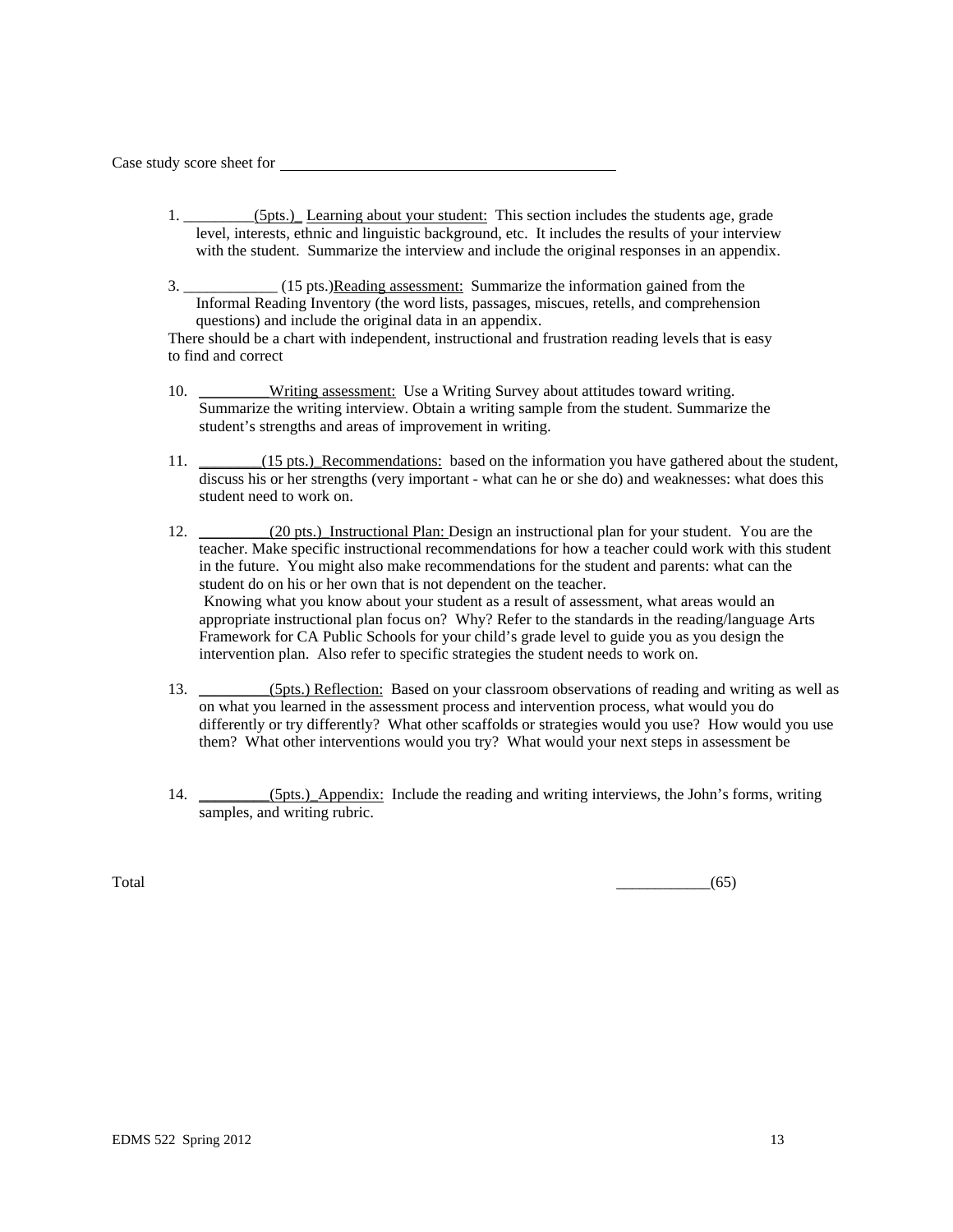**Professional Disposition (10 Points)** Grading will also include a component of "professional demeanor." Students will conduct themselves in ways that are generally expected of those who are entering the education profession. This includes but is not limited to the following:

- On-time arrival to all class sessions;
- Advance preparation of readings and timely submission of assignments;
- Respectful participation in all settings (e.g., whole group, small group, in/outside of class); Carefully considered, culturally aware approaches to solution-finding

#### **Grading:**

|                                                     | Points                 | Due                                               |
|-----------------------------------------------------|------------------------|---------------------------------------------------|
| Reading reflections                                 | 35 points              | Each class session                                |
| Case Study                                          | 65 points              | March 16                                          |
| Writing reflection                                  | 20 points              | Draft Feb. 21, final piece and reflection March 6 |
| Writing strategy lesson<br>Professional disposition | 20 points<br>10 points | Sign up                                           |
| Total                                               | 150 points             |                                                   |

**COE Attendance Policy:** Due to the dynamic and interactive nature of courses in the College of Education, all students are expected to attend all classes and participate actively. At a minimum, students must attend more than 80% of class time, or s/he may not receive a passing grade for the course at the discretion of the instructor. Individual instructors may adopt more stringent attendance requirements. Should the student have extenuating circumstances, s/he should contact the instructor as soon as possible**.** 

A good student is one who adheres to standards of dependability and promptness. If you miss more than two class sessions or are late (or leave early) for more than three sessions, you cannot receive an A. If you miss more than three class sessions you cannot receive a B. Notification of absences does not allow students to assume they are automatically excused from class or making up missed class. Late assignments will be penalized by a 5% deduction in points for each weekday late. After two weeks, late assignments will be given a zero. If you have extraordinary circumstances in your life that will impact your assignments, please let me know. I want you to be able to stay in school and succeed. If you have any questions or concerns, please feel free to come in and speak with me about them.

#### **RICA Resource Notebook:**

# **This is not for a grade but rather for you to use as a resource for organizing your materials and study for the RICA exam.**

The Notebook will be organized around the 13 RICA Content Areas (see the RICA Registration Bulletin, p.39-45)

Each section of the notebook could contain the following:

- $\bullet$  A RICA analysis sheet including: (a) what this content area(s) is about (Put it in your own words – 2 to 4 sentences), (b) 2 ways of assessing this content area (include rationale); and (c) 1 way of teaching it (description and accommodations). Describe the teaching strategy and explain how it supports reading, writing and/or language arts development.
- An lesson observation form
- A technology-rich assignment that enhances your teaching and student learning
- Lesson plans, articles, and any other resources collected within class or student teaching that would be helpful.

For the first semester we will complete the following content areas:

• Section 1 Conducting ongoing assessment of reading development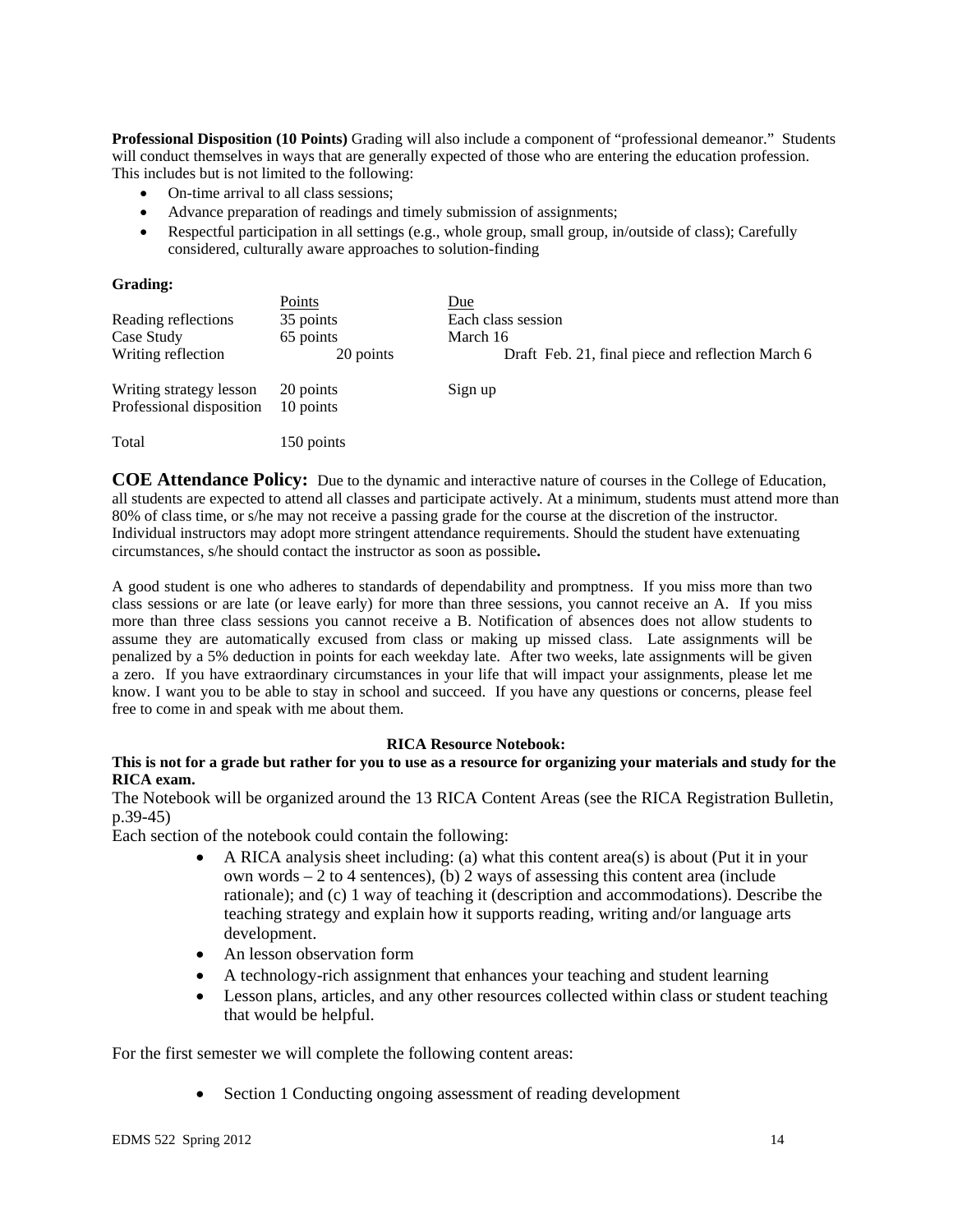- Section 2: Planning, Organizing, and Managing Reading Instruction
- Section 3: Phonemic Awareness
- Section 4: Concepts About Print
- Section 5: Systematic, Explicit Phonics and Other Word Identification Strategies
- Section 6: Spelling Instruction
- Section 7: Reading Comprehension Narrative
- Section12: Vocabulary Development
- Section 13: Structure of the English Language
- Section 14 Special Needs/accommodating all learners

For the second semester we will complete these areas:

Section 8: Content area literacy Section 9: Independent reading Section 10:Literary response and analysis Section 11: Relationship among reading, writing and oral language Section 14: Special Needs/accommodating all learners Section 15: Writing

You can choose how to organize this information in your notebook. You may include course assignments (lesson plan,, classroom observations, choice project, etc.), course handouts and materials from your classroom/school site, examples of lesson plans and student work, information from internet sources or professional journals. You may want to include strategies you will use to teach these content areas. You may even include pictures of students learning a specific strategy as well as your reflection on what was happening, why it worked or didn't work and why that was. You may include one (or more) successful activities that you used in the classroom (must be related to language arts instruction).

The resource notebook will contain samples of your learning and understanding, and examples of your work that demonstrate that you are ready to instruct children in reading, writing, listening and speaking. Feel free to use a variety of graphic and written presentations, as best suits your learning style, in order to show your learning and understanding. Use a three-ring binder to organize your materials. Work with a friend so you can exchange ideas.

As you learn about assessment, phonemic awareness, the use of phonics, comprehension strategies and other components crucial to effective literacy instruction, compiling your resource notebook will help you prepare and review the content areas assessed by the RICA test. More importantly, it will serve as a resource for you in the future, and may be used for job interviews to illustrate your knowledge and experiences.

Note: Besides the course readings, Dr. Alice Quiocho's web site can also serve as a resource. The address is: http://www.csusm.edu/Quiocho. Click on "testing help."

Each section of the notebook could contain the following:

- A RICA analysis sheet including:
- (a) what this content area(s) is about (Put it in your own words  $-2$  to 4 sentences),
- (b) 2 ways of assessing this content area (include rationale), and

 minimum. (c) 1 way of teaching it (description and accommodations). Describe the teaching strategy and explain how it supports reading, writing and/or language arts development. Include description of 3 accommodations

- An observation form (except for section 1).
- A technology-rich assignment that enhances your teaching and student learning.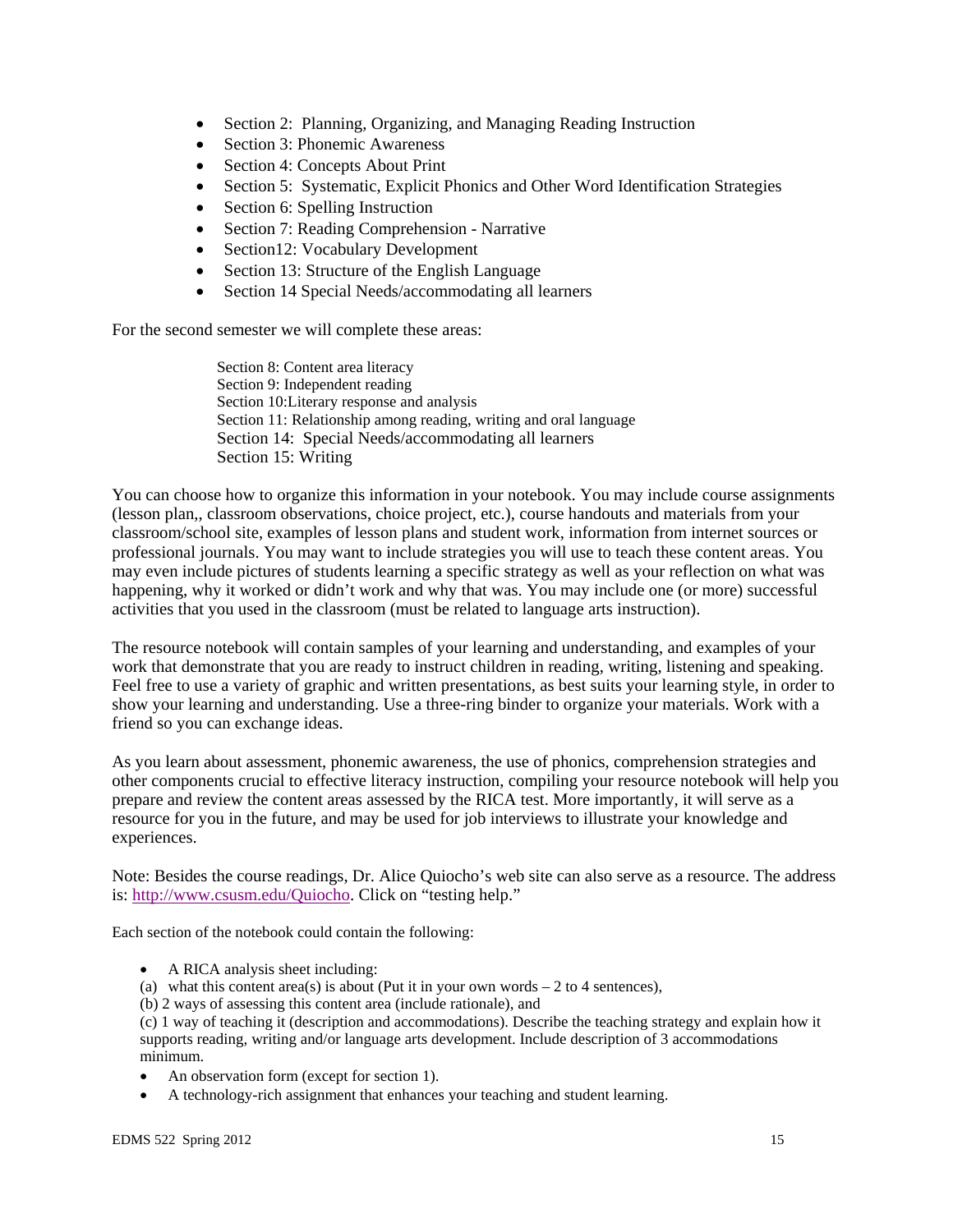Lesson plans, articles, and any other resources collected within class or student teaching that would be helpful.

# Example 1 **California Reading Initiative Reading/ Language Arts Components Grid**

| Component | <b>How to Assess</b><br>include rationale) | <b>How to Teach It</b><br>(Strategies) | <b>Accommodations</b><br>(at least 3) |
|-----------|--------------------------------------------|----------------------------------------|---------------------------------------|
|           |                                            |                                        |                                       |
|           |                                            |                                        |                                       |
|           |                                            |                                        |                                       |
|           |                                            |                                        |                                       |

Example 2 RICA Analysis Sheet

| Component             | <b>How to Assess</b>                                                                                                                                                                                                                                                                                                                                                                                                                                                                                                                                                                 | <b>How to Teach it</b>                                                                                                                                                                                                                                                                                                                                                                                                                                                                                                                                                                                                                                           | <b>Accommodations</b>                                                                                                                                                                                                                                                                                                                                                                                                                                                                                                                                                                                                                                                                                                                                                          |
|-----------------------|--------------------------------------------------------------------------------------------------------------------------------------------------------------------------------------------------------------------------------------------------------------------------------------------------------------------------------------------------------------------------------------------------------------------------------------------------------------------------------------------------------------------------------------------------------------------------------------|------------------------------------------------------------------------------------------------------------------------------------------------------------------------------------------------------------------------------------------------------------------------------------------------------------------------------------------------------------------------------------------------------------------------------------------------------------------------------------------------------------------------------------------------------------------------------------------------------------------------------------------------------------------|--------------------------------------------------------------------------------------------------------------------------------------------------------------------------------------------------------------------------------------------------------------------------------------------------------------------------------------------------------------------------------------------------------------------------------------------------------------------------------------------------------------------------------------------------------------------------------------------------------------------------------------------------------------------------------------------------------------------------------------------------------------------------------|
|                       |                                                                                                                                                                                                                                                                                                                                                                                                                                                                                                                                                                                      | (Strategies)                                                                                                                                                                                                                                                                                                                                                                                                                                                                                                                                                                                                                                                     |                                                                                                                                                                                                                                                                                                                                                                                                                                                                                                                                                                                                                                                                                                                                                                                |
| Phonemic<br>Awareness | Phonemic awareness is<br>assessed by finding out whether<br>or not the student is capable of<br>manipulating the language. For<br>example;<br>I would ask a student to<br>pick out the first sound or<br>last sound of a word,<br>I would ask the student to<br>$\bullet$<br>identify, pronounce and<br>blend sounds or a segment<br>of a word,<br>I would ask students to<br>$\bullet$<br>identify sentences, words,<br>or sounds to see if they are<br>aware of the structure of a<br>sentence.<br><b>Assessment Tools</b><br>1.) The Yopp-Singer Test of<br>Phonemic Segmentation | These are strategies that can<br>be used to teach ELL and<br>non-ELL students phonetic<br>awareness,<br>Involve students in<br>$\bullet$<br>poetry, rhymes and<br>songs of all types,<br>Use a chant to clap<br>$\bullet$<br>syllables in students'<br>names,<br>Sort known objects or<br>$\bullet$<br>pictures into groups of<br>similar sounds (Realia<br>Cans),<br>Play a guessing game<br>$\bullet$<br>using picture cards and<br>help the children to put<br>together blends to make<br>their guess,<br>Sing songs that allow<br>$\bullet$<br>children to replace<br>sounds with other<br>sounds, even to make<br>nonsense words,<br>Read to your students. | For children with special<br>needs I would use these<br>strategies,<br>Specific skills<br>$\bullet$<br>instruction alongside a<br>basal reading<br>program-This means I<br>would ask students<br>what sounds they hear<br>in certain words or<br>what word would<br>make sense in an<br>empty space within a<br>sentence. This strategy<br>would allow me to<br>assess my student's<br>progress,<br>Great children's<br>literature books<br>including, nursery<br>rhymes, alliterative<br>books, picture books,<br>rhyming books,<br>repetitive pattern<br>books, Dr. Seuss<br>books, and alphabet<br>books with word-<br>picture formats,<br>Rhymes, chants, finger<br>$\bullet$<br>rhymes,<br>manipulatives, games,<br>role-playing,<br>Writing journals and<br>quick writes |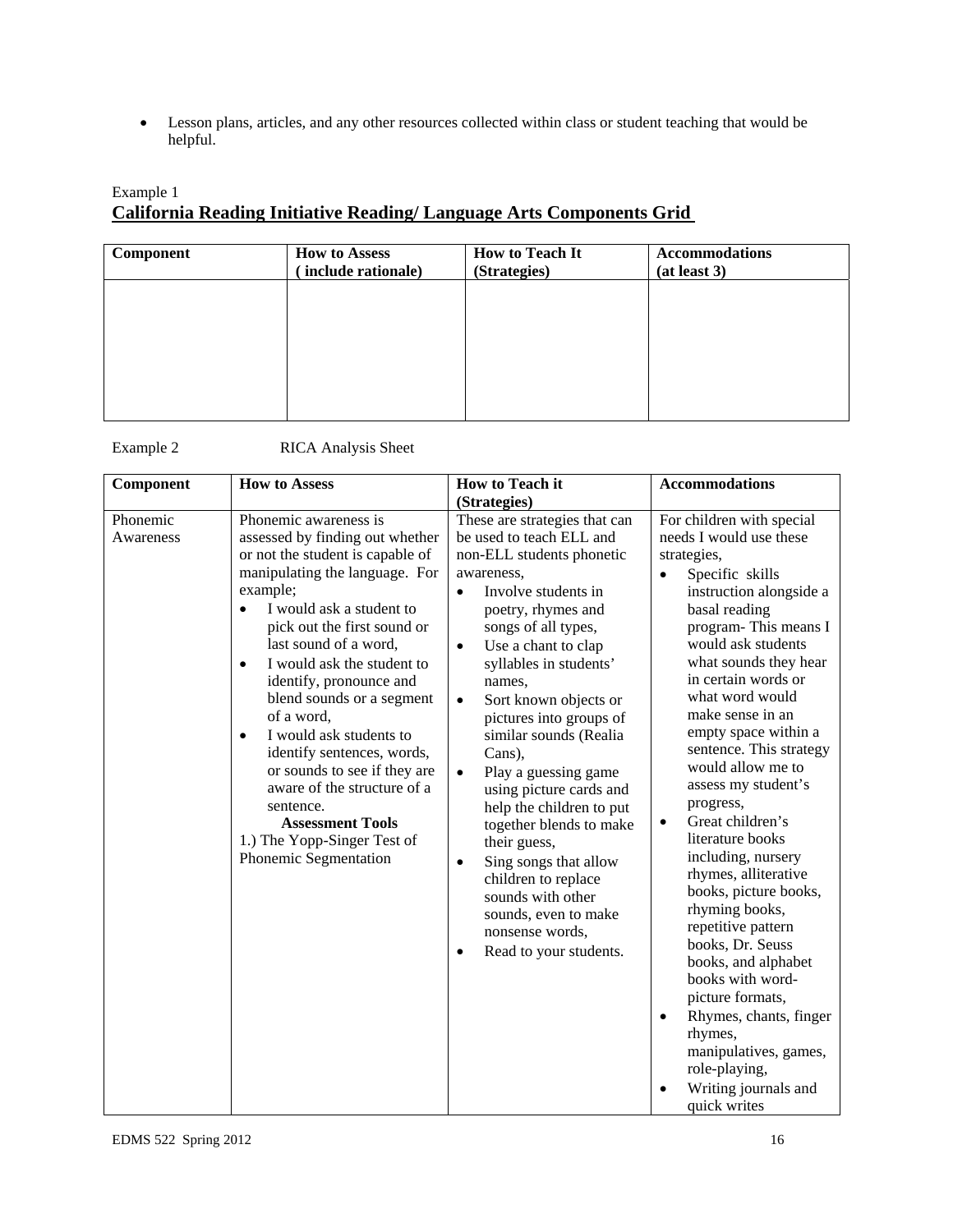|  |  |           | (encourage invented<br>spelling!), |
|--|--|-----------|------------------------------------|
|  |  | $\bullet$ | Provide a print rich               |
|  |  |           | environment including              |
|  |  |           | the use of Word                    |
|  |  |           | Walls,                             |
|  |  | $\bullet$ | Rebus activities- this             |
|  |  |           | activity is when you               |
|  |  |           | replace a noun in a                |
|  |  |           | sentence with a picture            |
|  |  |           | of the noun. The                   |
|  |  |           | student can then                   |
|  |  |           | replace the picture                |
|  |  |           | with an invented                   |
|  |  |           | spelling of the word.              |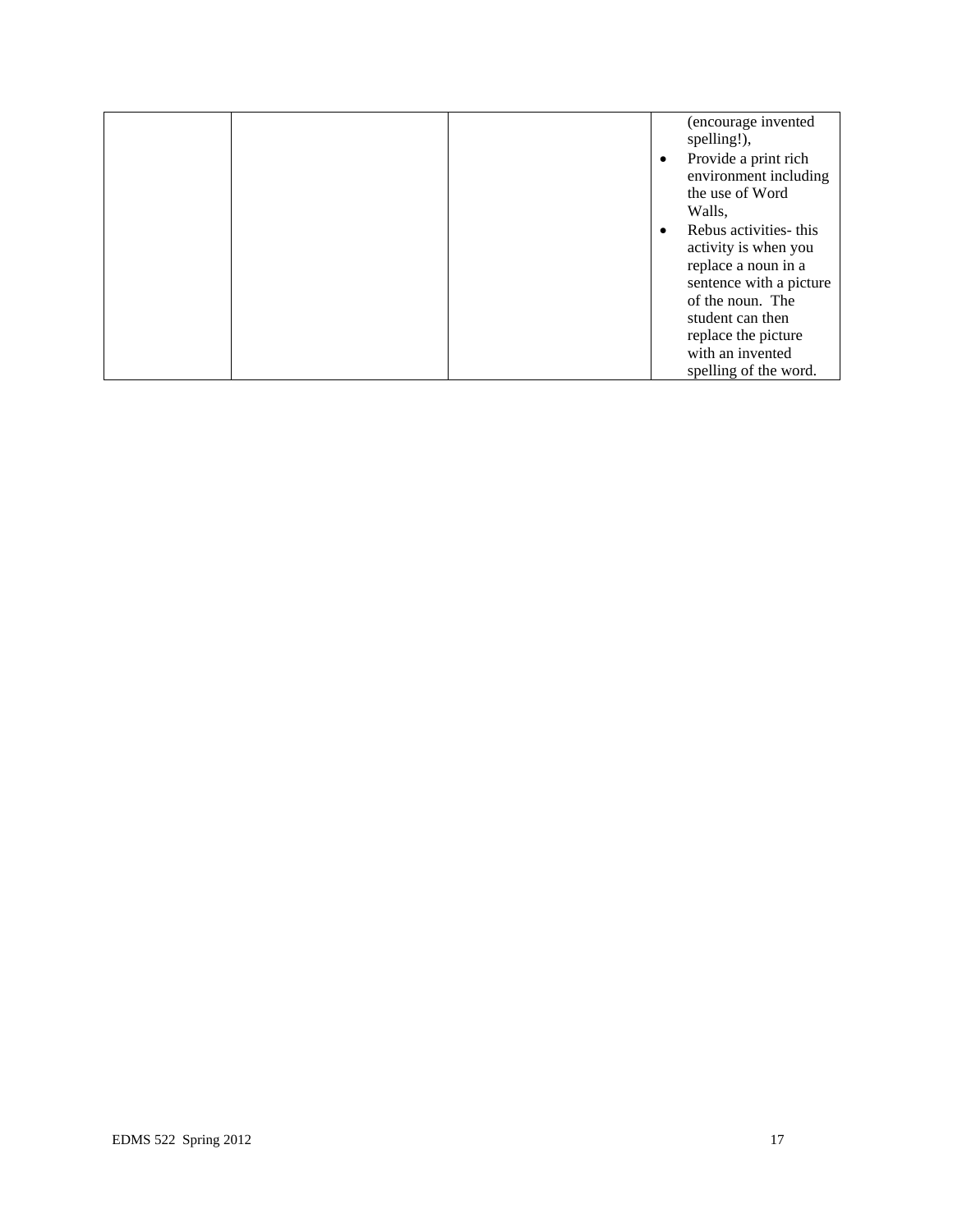| <b>Date</b> | <b>Topic</b>                 | <b>Readings</b>                              |
|-------------|------------------------------|----------------------------------------------|
| Jan. 24 am  | Overview                     |                                              |
| Jan. 24 pm  | 6 traits and writing         | Tompkins chpt. 5                             |
|             |                              | Course reader, pgs. 168-170                  |
| Jan. 31 am  | Assessment/case study        | Beers Chpts 1.2                              |
|             |                              | Brown, "Learning to read: The Unofficial     |
|             |                              | scripts of succeeders and strugglers"        |
|             |                              | (moodle)                                     |
| Jan.31 pm   | Assessment/case study        | Beers Chpt 3                                 |
|             | Miscue analysis              | Course reader, pgs. 149-157                  |
|             |                              | Bring Johns book                             |
| Feb. 7 am   | Writing workshop             | Tompkins chpt. 1, 2, 10, 11                  |
|             |                              |                                              |
|             |                              | Duffy & Hoffman: "In pursuit of an           |
|             |                              | illusion" CR p. 224                          |
| Feb. 7 pm   | Comprehension and            | Beers chapt. 6                               |
|             | Prior knowledge              |                                              |
| Feb. 14 am  | Comprehension                | Beers Chpts. 4, 5                            |
|             | Vocabulary                   | Article in reader, Nilsen and Nilsen, "Latin |
|             | Fluency                      | revived: Source-based vocabulary lessons     |
|             |                              | courtesy of Harry Potter". CR p. 217         |
|             |                              | Applegate, et al: "She's my best reader; She |
|             |                              | just can't comprehend" CR p. 230             |
| Feb. 14 pm  | Struggling readers           | Beers Chpts. 7, 11, 14, 15                   |
|             | <b>Engaging learners</b>     | Course reader p. 197                         |
|             |                              | Gambrell, "Seven rules of engagement."       |
|             |                              | (moodle)                                     |
|             |                              |                                              |
| Feb. 21 am  | Writing workshop             | Tompkins chpts. 3, 4                         |
|             |                              | <b>Bring draft of writing piece</b>          |
| Feb. 21 pm  | Teaching writing             | Applebee & Langer: "What is happening in     |
|             |                              | the teaching of writing" CR p. 240           |
|             |                              | Chase, "Revision process and practice: A     |
|             |                              | kindergarten experience" (moodle)            |
|             |                              |                                              |
| Feb. 28 am  | Differentiating: meeting the | Glasswell & Ford, "Let's level about         |
|             | needs of all learners        | leveling" (moodle)                           |
| Feb. 28 pm  | <b>Lit Circles</b>           | Read and bring lit circle role sheets and    |
|             | Teaching lit/narrative       | books                                        |
|             | comprehension                |                                              |
|             | Curriculum integration       |                                              |
|             |                              |                                              |
| March 2     | <b>TPA Task 3 DUE</b>        |                                              |
|             |                              |                                              |
| March 6 am  | Content reading and writing  | Beers Chpt. 9                                |
|             |                              | Tompkins chpt. 8, 9                          |
|             |                              | Writing piece and process reflection due     |
|             |                              |                                              |
| March 6 pm  | Content reading and writing  | Beers Chpt. 8                                |
|             |                              | Tompkins chpt. 12                            |
|             |                              | Bintz, Wright, & Sheffer, "Using copy        |
|             | Case study workshop          | change with science trade books to teach     |
|             |                              | earth science". (moodle)                     |
|             |                              |                                              |
|             |                              | Bring all case study data and Johns book     |

Readings for EDMS 522